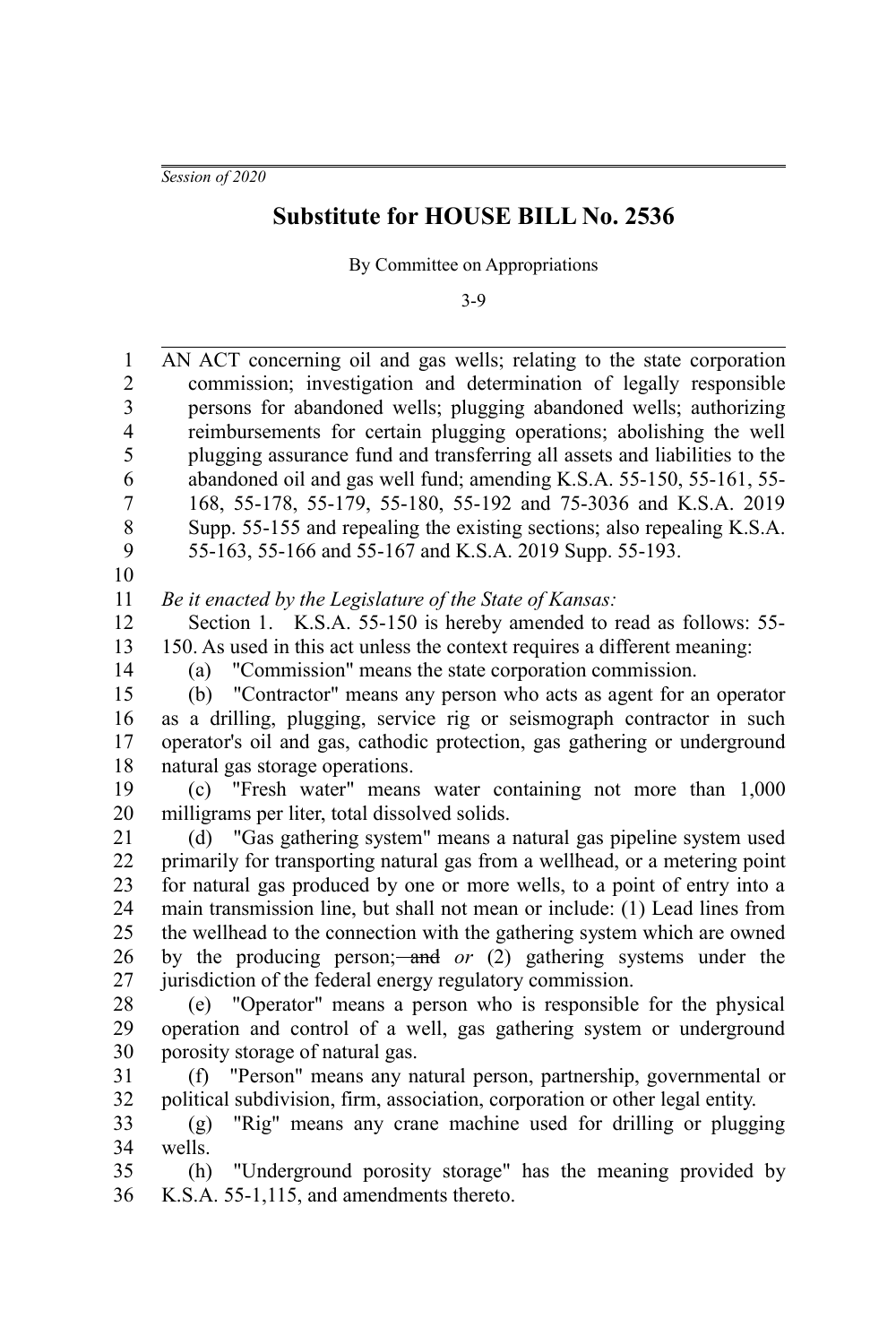## $\sinh$  HB 2536 2

(i) "Usable water" means water containing not more than 10,000 milligrams per liter, total dissolved solids. 1 2

(j) "Well" means a hole *or penetration of the surface of the earth,* drilled or recompleted for the purpose of: 3 4

5

(1) Producing oil or gas;

(2) injecting fluid, air or gas in the ground in connection with the exploration for or production of oil or gas; 6 7

(3) obtaining geological information in connection with the exploration for or production of oil or gas by taking cores or through seismic operations; 8 9 10

(4) disposing of fluids produced in connection with the exploration for or production of oil or gas; 11 12

(5) providing cathodic protection to prevent corrosion to lines*, tanks or structures*; or 13 14

15

(6) injecting or withdrawing natural gas.

Sec. 2. K.S.A. 2019 Supp. 55-155 is hereby amended to read as follows: 55-155. (a) Operators and contractors shall be licensed by the commission pursuant to this section. 16 17 18

(b) Every operator and contractor shall file an application or a renewal application with the commission. Application and renewal application forms shall be prescribed, prepared and furnished by the commission. 19 20 21 22

(c) No application or renewal application shall be approved until the applicant has: 23 24

(1) Provided sufficient information, as required by the commission, for purposes of identification; 25 26

(2) submitted evidence that all current and prior years' taxes for property associated with the drilling or servicing of wells have been paid; 27 28

(3) demonstrated to the commission's satisfaction that the applicant complies with all requirements of chapter 55 of the Kansas Statutes Annotated, and amendments thereto, all rules and regulations adopted thereunder and all commission orders and enforcement agreements, if the applicant is registered with the federal securities and exchange commission; 29 30 31 32 33 34

(4) demonstrated to the commission's satisfaction that the following comply with all requirements of chapter 55 of the Kansas Statutes Annotated, and amendments thereto, all rules and regulations adopted thereunder and all commission orders and enforcement agreements, if the applicant is not registered with the federal securities and exchange commission: (A) The applicant; (B) any officer, director, partner or member of the applicant; (C) any stockholder owning in the aggregate more than 5% of the stock of the applicant; and (D) any spouse, parent, brother, sister, child, parent-in-law, brother-in-law or sister-in-law of the 35 36 37 38 39 40 41 42 43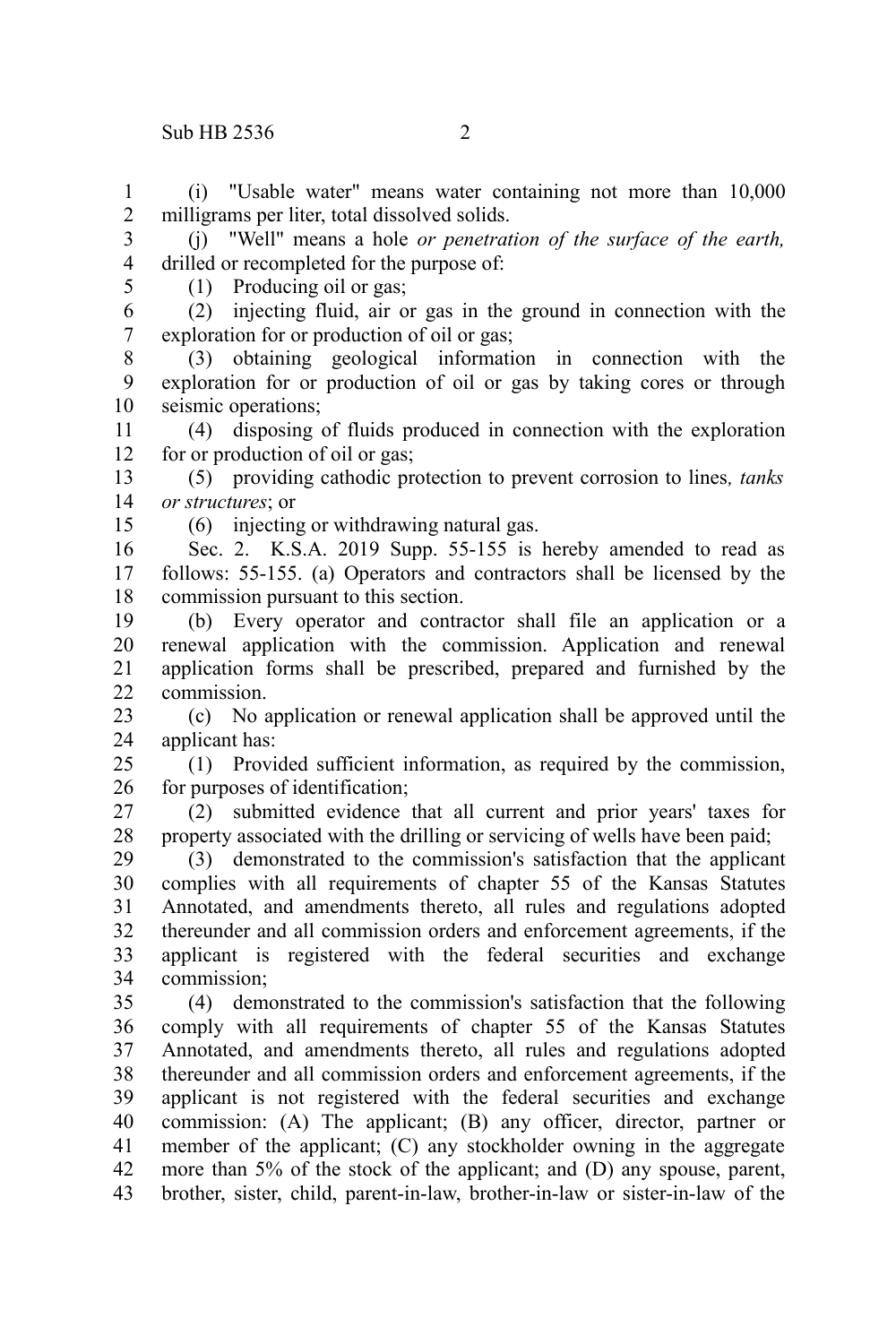foregoing; 1

(5) paid an annual license fee of \$100, except that an applicant for a license who is operating one or more gas wells used strictly for personal use on the property where such gas wells are located shall pay an annual license fee of \$25; 2 3 4 5

- 6
- (6) complied with subsection (d); and

(7) paid an annual license fee of \$25 for each rig operated by the applicant. The commission shall issue an identification tag for each such rig which shall be displayed on such rig at all times. 7 8 9

(d) In order to assure financial responsibility, each operator shall annually demonstrate compliance with one of the following provisions: 10 11

(1) The operator has obtained an individual performance bond or letter of credit, in an amount equal to \$.75 times the total aggregate depth of all wells, including active, inactive, injection or disposal, of the operator. 12 13 14 15

(2) The operator has obtained a blanket performance bond or letter of credit in an amount equal to the following, according to the number of wells, including active, inactive, injection or disposal, of the operator: 16 17 18

(A) Wells less than 2,000 feet in depth: 1 through 5 wells, \$7,500; 6 through 25 wells, \$15,000; and over 25 wells, \$30,000. 19 20

(B) Wells 2,000 or more feet in depth: 1 through 5 wells, \$15,000; 6 through 25 wells, \$30,000; and over 25 wells, \$45,000. 21 22

(3) The operator: (A) Has an acceptable record of compliance, as demonstrated during the preceding 36 months, with commission rules and regulations regarding safety and pollution or with commission orders issued pursuant to such rules and regulations; (B) has no outstanding undisputed orders issued by the commission or unpaid fines, penalties or costs assessed by the commission and has no officer or director that has been or is associated substantially with another operator that has any such outstanding orders or unpaid fines, penalties or costs; and (C) pays a nonrefundable fee of \$100 per year. 23 24 25 26 27 28 29 30 31

(4) The operator pays a nonrefundable fee equal to 6% of the amount of the bond or letter of credit that would be required by subsection  $(d)(2)$ . 32 33

(5) The state has a first lien on tangible personal property associated with oil and gas production of the operator that has a salvage value equal to not less than the amount of the bond or letter of credit that would be required by subsection (d)(1) or by subsection (d)(2). 34 35 36 37

(6) The operator has provided other financial assurance approved by the commission. 38 39

(e) Upon the approval of the application or renewal application, the commission shall issue to such applicant a license which shall be in full force and effect until one year from the date of issuance or until surrendered, suspended or revoked as provided in K.S.A. 55-162, and 40 41 42 43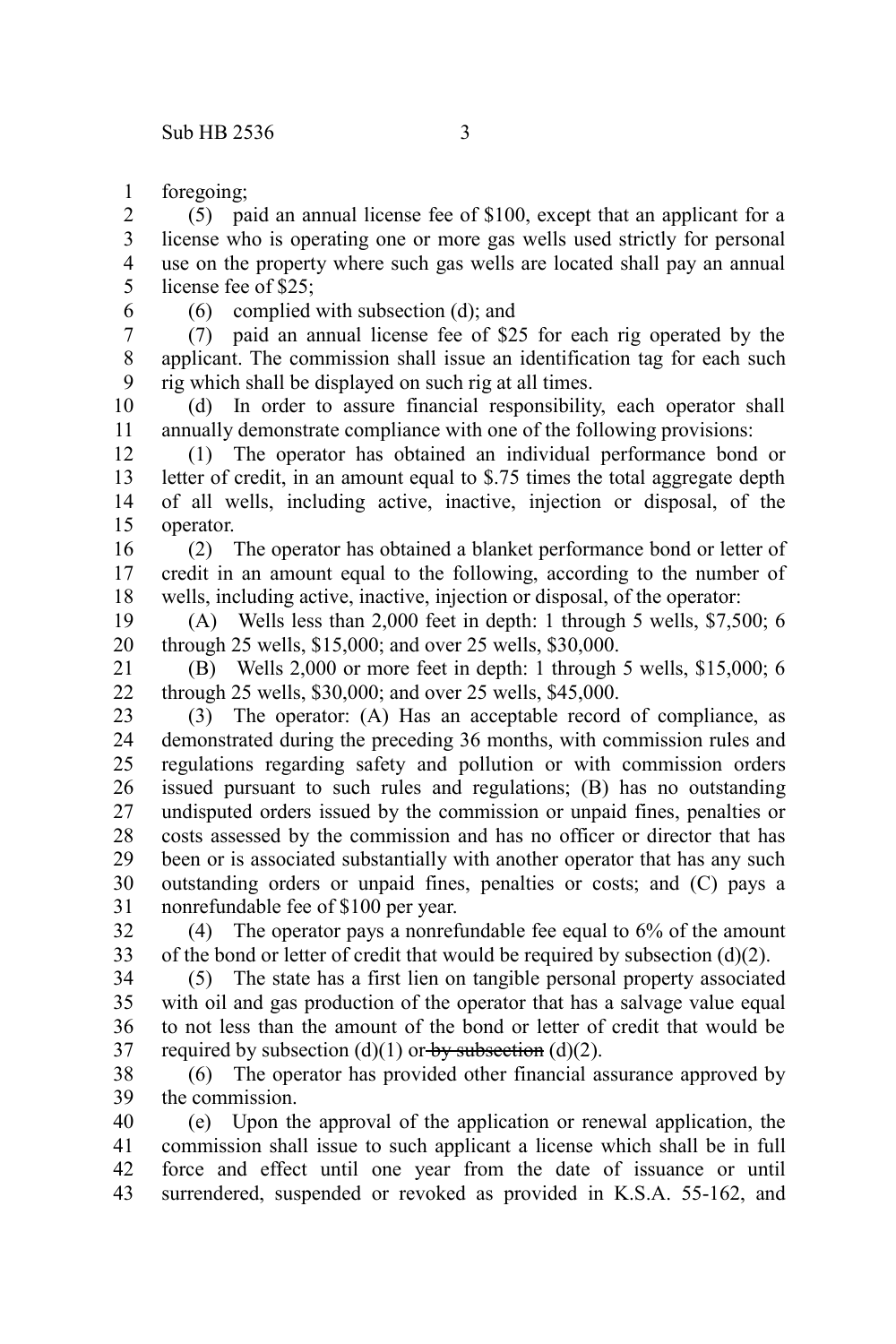amendments thereto. No new license shall be issued to any applicant who has had a license revoked until the expiration of one year from the date of such revocation. 1 2 3

(f) If an operator transfers responsibility for the operation of a well or gas gathering system or for underground porosity storage of natural gas to another person, such operator shall file a notice of transfer of operator with the commission in accordance with rules and regulations of the commission. The commission shall, upon receipt of such notice, send a copy of such notice to the surface owner, as well as the contact information, including name, address, phone number, fax or email address, for a designated representative of the operator. The commission need not send such information if the operator verifies that the notice filed with the commission has been delivered to the surface owner. The commission need not send a copy of notice to the surface owner for transfers of responsibility for the operation of a gas gathering system or for underground porosity storage of natural gas to another person. 4 5 6 7 8 9 10 11 12 13 14 15 16

(g) The commission shall remit all moneys received from fees assessed pursuant to subsection  $(c)(7)$  of this section to the state treasurer in accordance with the provisions of K.S.A. 75-4215, and amendments thereto. Upon receipt of each such remittance, the state treasurer shall deposit the entire amount in the state treasury and credit 10% of each such deposit to the state general fund with the balance credited to the conservation fee fund created by K.S.A. 55-143, and amendments thereto. 17 18 19 20 21 22 23

(h) The commission shall remit all moneys received pursuant to subsections  $(d)(3)$  and  $(d)(4)$  to the state treasurer in accordance with the provisions of K.S.A. 75-4215, and amendments thereto. Upon receipt of each such remittance, the state treasurer shall deposit the entire amount in the state treasury to the credit of the well plugging assurance fund*abandoned oil and gas well fund established pursuant to K.S.A. 55-192, and amendments thereto*. 24 25 26 27 28 29 30

Sec. 3. K.S.A. 55-161 is hereby amended to read as follows: 55-161. The commission shall investigate abandoned wells, and, based on actual or potential pollution problems, may select abandoned wells to be drilled out by the commission in order to test the integrity of the plugs. The cost of such testing shall be paid from the well plugging assurance fund or the abandoned oil and gas well fund, as appropriate *established pursuant to K.S.A. 55-192, and amendments thereto*. 31 32 33 34 35 36 37

Sec. 4. K.S.A. 55-168 is hereby amended to read as follows: 55-168. Whenever there are insufficient moneys in the well plugging assurance fund or the abandoned oil and gas well fund *established pursuant to K.S.A. 55-192, and amendments thereto,* to pay the liabilities of such fund, such liabilities shall be and are hereby imposed on the conservation fee fund, *established pursuant to K.S.A. 55-143, and amendments thereto,* provided 38 39 40 41 42 43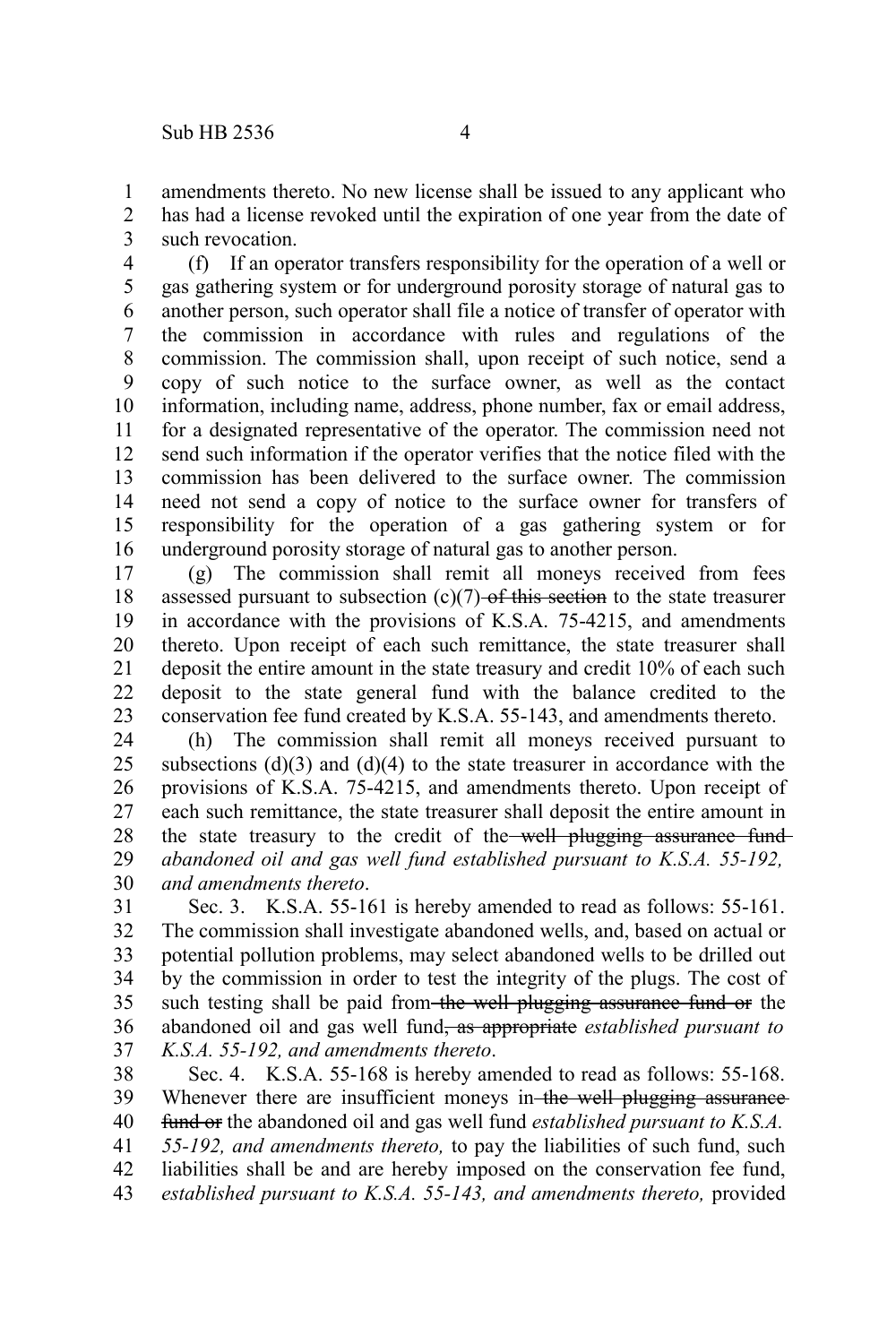such liabilities were incurred in accordance with the prioritization schedules *schedule* established pursuant to subsection (b)(2) of K.S.A. 55-1 2

166, and amendments thereto, and subsection (b)(2) of K.S.A. 55-192, and 3

amendments thereto. 4

Sec. 5. K.S.A. 55-178 is hereby amended to read as follows: 55-178. (a) Any person who has reason to believe that any *abandoned* well-which has been abandoned is causing or is likely to cause the *loss of any usable water or* pollution of any usable water strata or supply or the *imminent* loss *or pollution* of any usable water through downward drainage by reason of the fact that*, because* the well has not been plugged, was improperly plugged, or that the plugging is no longer effective by reason of the deterioration of the pipe or by any other cause, may file a complaint in writing, so alleging, with the commission secretary. Such complaint shall state the location of the well and the facts which caused *why* the complainant to believe *believes* that such well is causing or is likely to cause the *loss of any usable water or* pollution of any usable water strata or supply or the *imminent* loss *or pollution* of *any* usable water. 5 6 7 8 9 10 11 12 13 14 15 16 17

*(b) Upon receipt of any complaint filed pursuant to this section, the commission shall conduct an investigation for the purpose of determining whether the well is an abandoned well causing or likely to cause loss of any usable water or pollution of any usable water strata or the imminent loss or pollution of any usable water. As a result of the investigation, the commission may take any action or issue any order pursuant to the provisions of the Kansas administrative procedure act as may be appropriate. Proceedings for reconsideration and judicial review of any order shall be conducted in the manner provided pursuant to K.S.A. 55- 606, and amendments thereto.* 18 19 20 21 22 23 24 25 26 27

*(c) As used in this section, "abandoned well" means a well that is not claimed on an operator's license that is active with the commission and is unplugged, improperly plugged or no longer effectively plugged.* 28 29 30

Sec. 6. K.S.A. 55-179 is hereby amended to read as follows: 55-179. (a) Upon receipt of any complaint filed pursuant to K.S.A. 55-178 and amendments thereto, the commission shall make an investigation for the purpose of determining whether such abandoned well is polluting or is likely to pollute any usable water strata or supply or causing the loss of usable water, or the commission may initiate such investigation on its own motion. If the commission determines: 31 32 33 34 35 36 37

(1) That such abandoned well is causing or likely to cause such pollution or loss; and 38 39

(2) (A) that no person is legally responsible for the proper care and control of such well; or (B) that the person legally responsible for the care and control of such well is dead, is no longer in existence, is insolvent or cannot be found, then, after completing its investigation, and as funds are 40 41 42 43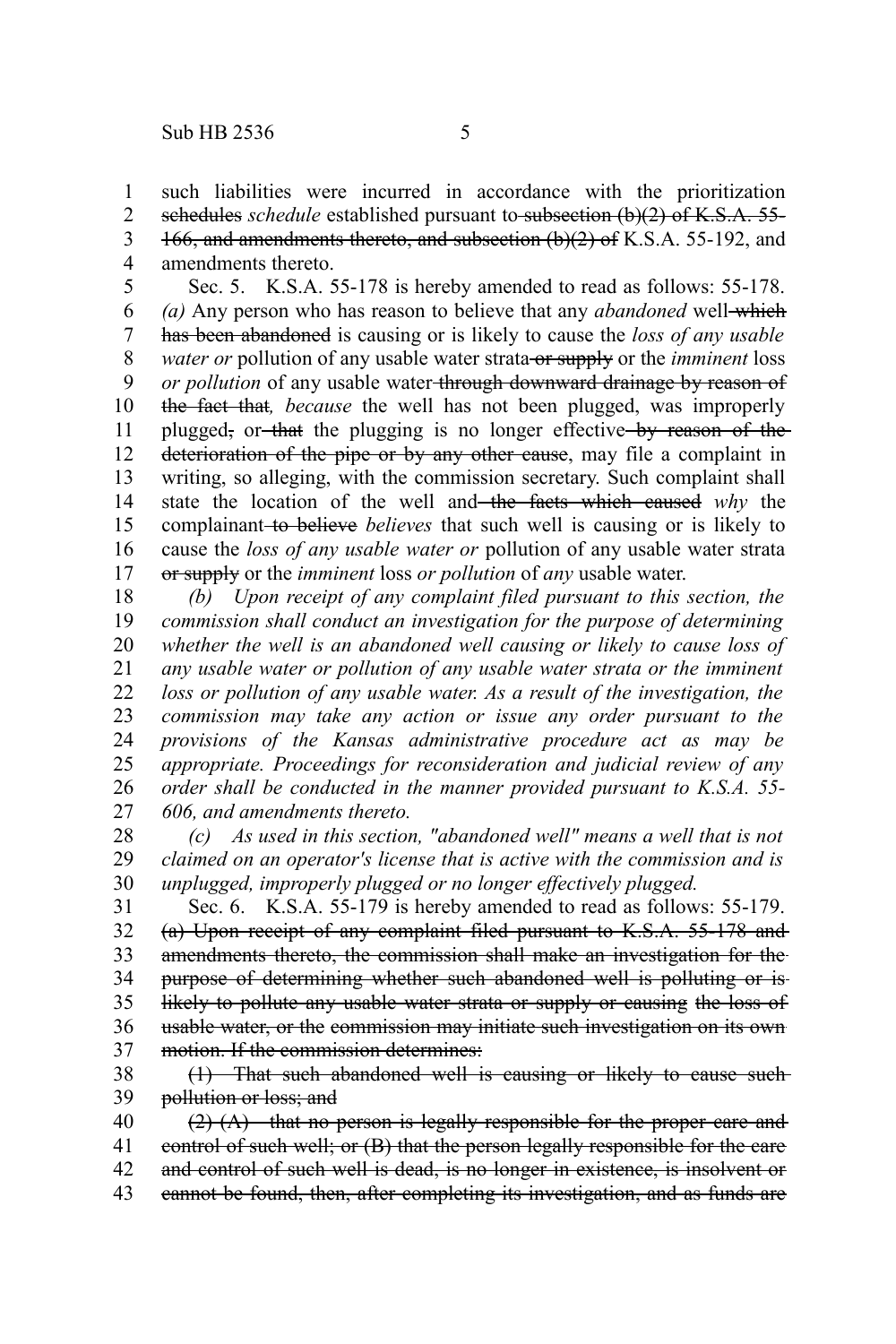available, the commission shall plug, replug or repair such well, or cause it to be plugged, replugged or repaired, in such a manner as to prevent any further pollution or danger of pollution of any usable water strata or supply or loss of usable water, and shall remediate pollution from the well, whenever practicable and reasonable. The cost of the investigation; the plugging, replugging or repair; and the remediation shall be paid by the commission from the well plugging assurance fund or the abandoned oil and gas well fund, as appropriate. 1 2 3 4 5 6 7 8

(b) For the purposes of this section, a person who is legally responsible for the proper care and control of an abandoned well shall include, but is not limited to, one or more of the following: Any operator of a waterflood or other pressure maintenance program deemed to be causing pollution or loss of usable water; the current or last operator of the lease upon which such well is located, irrespective of whether such operator plugged or abandoned such well; the original operator who plugged or abandoned such well; and any person who without authorization tampers with or removes surface equipment or downhole equipment from an abandoned well. 9 10 11 12 13 14 15 16 17 18

(c) Whenever the commission determines that a well has been abandoned and is causing or is likely to cause pollution of any usable water strata or supply or loss of usable water, and whenever the commission has reason to believe that a particular person is legally responsible for the proper care and control of such well, the commission shall cause such person to come before it at a hearing held in accordance with the provisions of the Kansas administrative procedure act to show cause why the requisite care and control has not been exercised with respect to such well. After such hearing, if the commission finds that the person is legally responsible for the proper care and control of such well and that such well is abandoned, in fact, and is causing or is likely to cause pollution of any usable water strata or supply or loss of usable water, the commission may make any order or orders prescribed in K.S.A. 55-162, and amendments thereto. Proceedings for reconsideration and judicialreview of any of the commission's orders may be held pursuant to K.S.A. 55-606, and amendments thereto. 19 20 21 22 23 24 25 26 27 28 29 30 31 32 33 34

(d) For the purpose of this section, any well which has been abandoned, in fact, and has not been plugged pursuant to the rules and regulations in effect at the time of plugging such well shall be and is hereby deemed likely to cause pollution of any usable water strata orsupply. 35 36 37 38 39

(e) For the purpose of this section, the person legally responsible for the proper care and control of an abandoned well shall not include the landowner or surface owner unless the landowner or surface owner has operated or produced the well, has deliberately altered or tampered with 40 41 42 43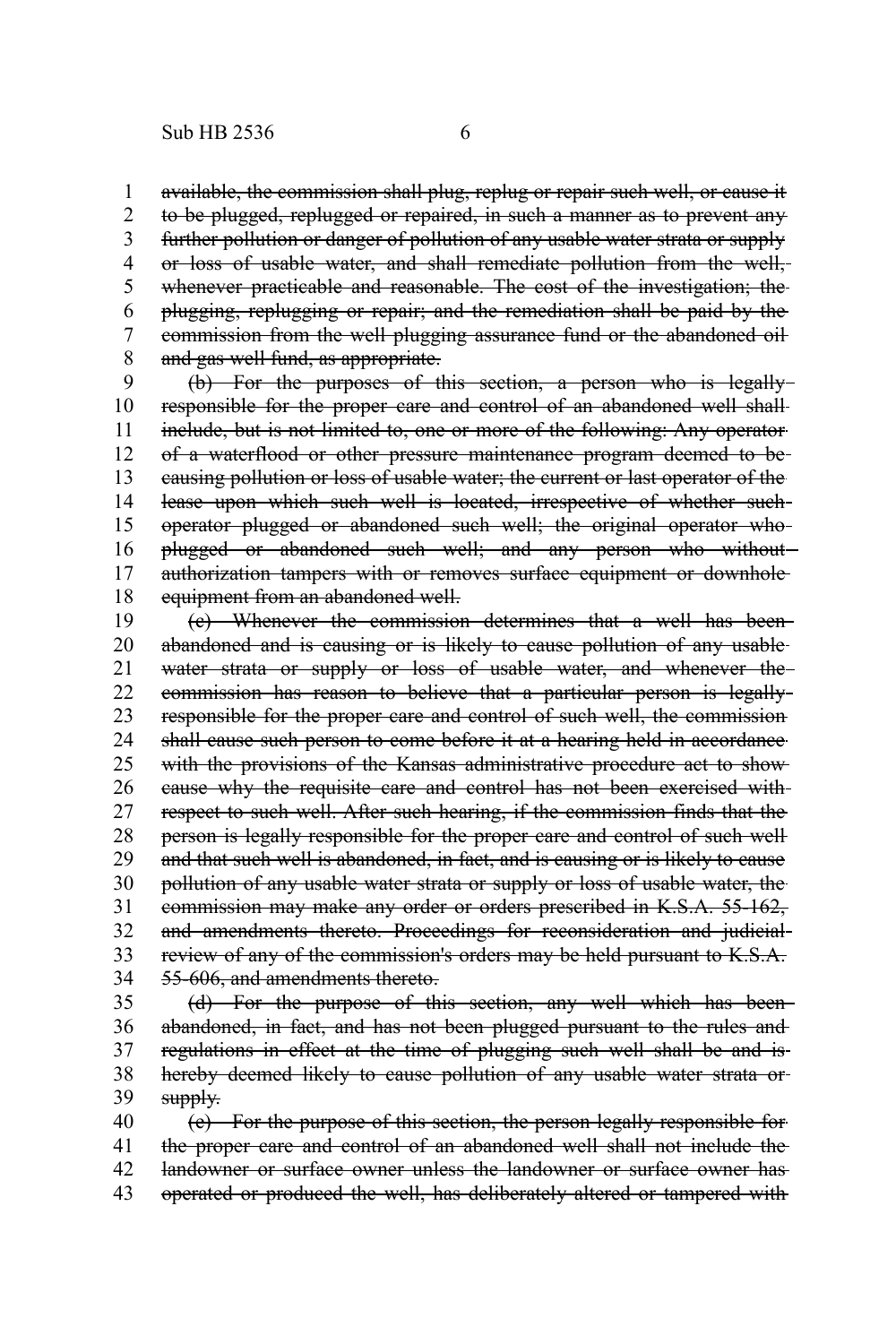## such well thereby causing the pollution or has assumed by written contract 1

such responsibility. *(a) If the commission determines that a well is an abandoned well and has reason to believe that any person is legally responsible for the proper care and control of such well, the commission shall cause any such person to come before the commission in accordance with the provisions of the Kansas administrative procedure act. If the commission finds that any person is, in fact, legally responsible for the proper care and control of such well, the commission may issue any orders obligating any such person to plug the well or to otherwise cause such well to be brought into compliance with all rules and regulations of the commission and may order any other remedies as may be just and reasonable. Proceedings for reconsideration and judicial review of any order shall be conducted in the manner provided pursuant to K.S.A. 55- 606, and amendments thereto.* 2 3 4 5 6 7 8 9 10 11 12 13 14

*(b) A person that is legally responsible for the proper care and control of an abandoned well shall be limited to one or more of the following:* 15 16 17

*(1) Any person, including any operator of an injection well, disposal well or pressure maintenance program, causing pollution or loss of usable water through the well;* 18 19 20

*(2) the most recent operator to produce from or inject or dispose into the well, but if no production or injection has occurred, the person that caused the well to be drilled. A person shall not be legally responsible for a well pursuant to this paragraph if: (A) Such person can demonstrate that the well was physically operating or was in compliance with temporary abandonment regulations immediately before such person transferred or assigned the well to an operator with an active operator's license; and (B) a completed report of transfer was filed pursuant to commission regulations if transferred or assigned after August 28, 1997;* 21 22 23 24 25 26 27 28 29

*(3) the person that most recently accepted responsibility for the well by accepting an assignment or by signing an agreement or other written document, between private parties, in which the person accepted responsibility. Accepting an assignment of a lease, obtaining a new lease or signing an agreement or any other written document between private parties shall not in and of itself create responsibility for a well located upon the land covered thereby unless such instrument adequately identifies the well and expressly transfers responsibility for such well;* 30 31 32 33 34 35 36 37

*(4) the operator that most recently filed a completed report of transfer with the commission in which such operator accepted responsibility for the well or, if no completed report of transfer has been filed, the operator that most recently filed a well inventory with the commission in which such operator accepted responsibility for the well. Any modification made by commission staff of any such documents shall* 38 39 40 41 42 43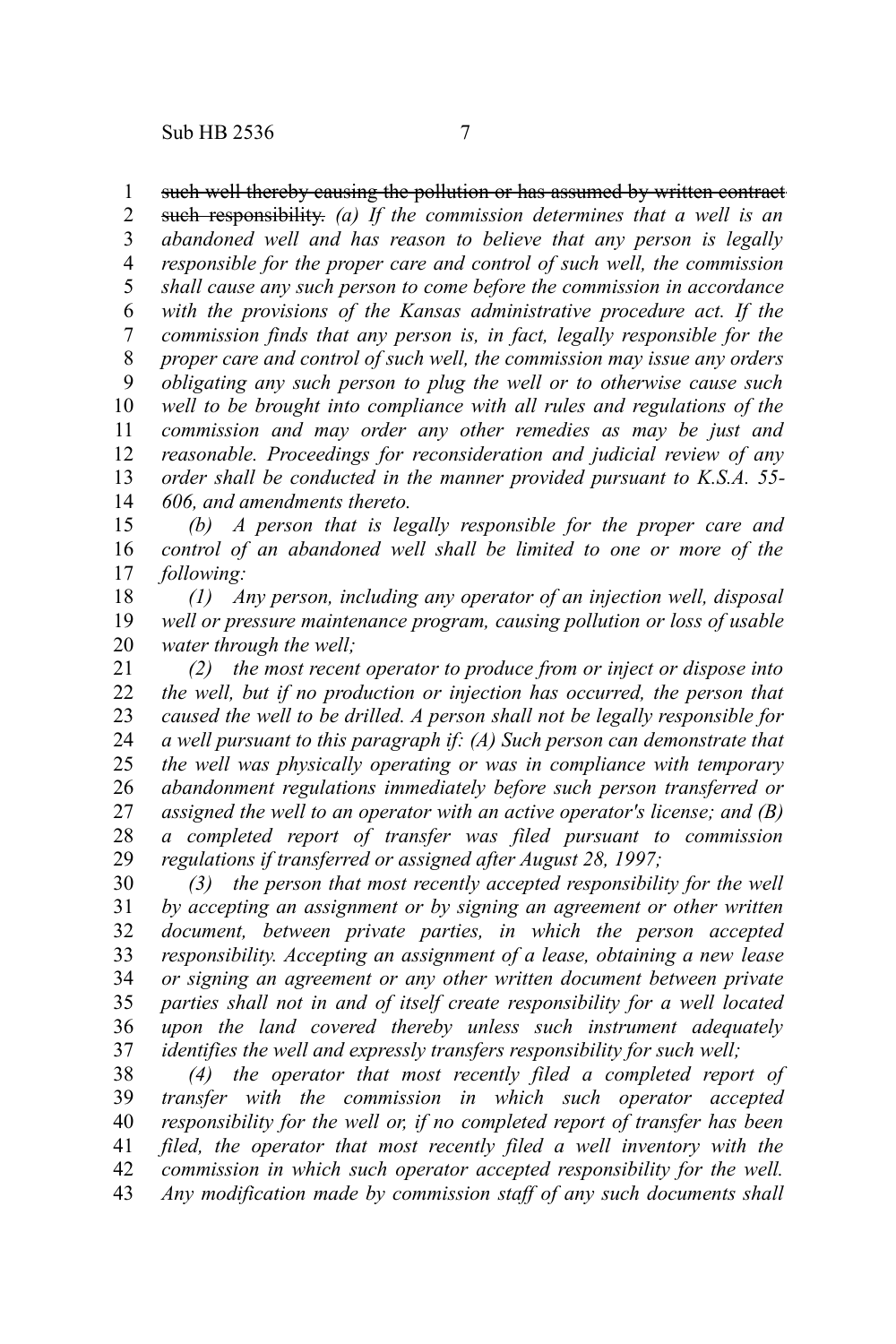*not alter legal responsibility unless the operator was informed of such modification and approved of the modification in writing;* 1 2

*(5) the operator that most recently plugged the well, if no commission funds were used; and* 3 4

*(6) any person that does any of the following to an abandoned well without authorization from the commission: (A) Tampers with or removes surface or downhole equipment that was physically attached to the well or inside the well bore; (B) intentionally destroys, buries or damages the well; (C) intentionally alters the physical status of the well in a manner that will result in more than a de minimis increase in plugging costs; or (D) conducts any physical operations upon the well.* 5 6 7 8 9 10 11

*(c) If the commission determines that no person is legally responsible for the proper care and control of an abandoned well, or that each legally responsible person is dead, no longer in existence, insolvent or can no longer be found, then the commission shall cause such well to be plugged as funds become available. The cost of such plugging shall be paid by the commission from the abandoned oil and gas well fund created pursuant to K.S.A. 55-192, and amendments thereto.* 12 13 14 15 16 17 18

*(d) For the purpose of this section, any well that has been abandoned, in fact, and has not been plugged pursuant to the rules and regulations in effect at the time of plugging such well shall be and is hereby deemed likely to cause pollution of any usable water strata or supply.* 19 20 21 22 23

*(e) The validity of any order issued by the commission prior to July 1, 2020, shall not be affected by the provisions of this section but shall apply to any determination of responsibility regarding any abandoned well.* 24 25 26

*(f) As used in this section, "abandoned well" means a well that is not claimed on an operator's license that is active with the commission and is unplugged, improperly plugged or no longer effectively plugged.* 27 28 29

Sec. 7. K.S.A. 55-180 is hereby amended to read as follows: 55-180. (a) The fact that any person has initiated or supported a proceeding before the commission, or has remedied or attempted to remedy the condition of any well under the authority of this act, shall not be construed as an admission of liability or received in evidence against such person in any action or proceeding wherein responsibility for or damages from surface or subsurface pollution, or injury to any usable water or oil-bearing or gasbearing formation, is or may become an issue; nor shall such fact be construed as releasing or discharging any action, cause of action or claim against such person existing in favor of any third person for damages to property resulting from surface or subsurface pollution, or injury to any usable water or oil-bearing or gas-bearing formation. 30 31 32 33 34 35 36 37 38 39 40 41

(b) The commission, on its own motion, may initiate an investigation into any pollution problem related to oil and gas activity. In taking such 42 43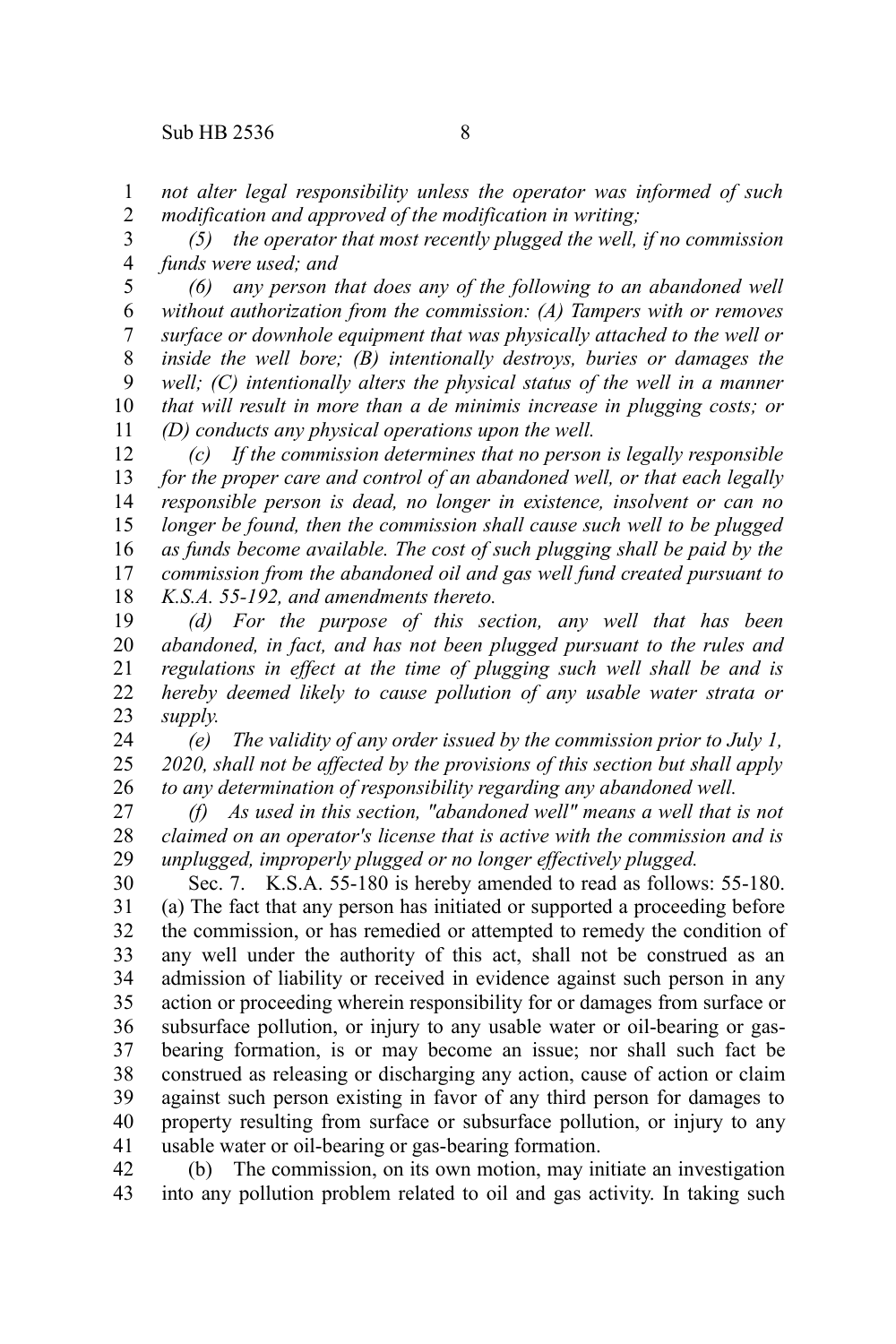action the commission may require or perform the testing, sampling, monitoring or disposal of any source of groundwater pollution related to oil and gas activities. 1 2 3

*(c) Any abandoned well may be plugged by any person if such: (1) Person has written consent from a surface owner of the land upon which the well is located or has other legal access to such land; and (2) plugging is done by a person licensed by the commission and in accordance with all rules and regulations of the commission.* 4 5 6 7 8

 $\left(\frac{e}{e}\right)$  The commission or any other person authorized by the commission who has no obligation to plug, replug or repair any abandoned well, but who does so in accordance with the provisions of this act, shall have a cause of action for the reasonable cost and expense incurred in plugging, replugging or repairing the well against any person who is legally responsible for the proper care and control of such well pursuant to the provisions of K.S.A. 55-179, and amendments thereto, and the commission or other person shall have a lien upon the interest of such obligated person in and to the oil and gas rights in the land and equipment located thereon. 9 10 11 12 13 14 15 16 17 18

(d)*(e)* Any moneys recovered by the commission in an action pursuant to subsection  $\left(\frac{e}{d}\right)$  shall be remitted to the state treasurer in accordance with the provisions of K.S.A. 75-4215, and amendments thereto. Upon receipt of each such remittance, the state treasurer shall deposit the entire amount in the state treasury to the credit of the conservation fee fund, well plugging assurance fund *established pursuant to K.S.A. 55-143, and amendments thereto,* or the abandoned oil and gas well fund *established pursuant to K.S.A. 55-192, and amendments thereto*, as appropriate based on the fund from which the costs incurred by the commission were paid. 19 20 21 22 23 24 25 26 27 28

*(f) (1) For any well that has been abandoned for five years or more, any person who has no obligation to plug, replug or repair the well, that causes such well to be plugged may seek reimbursement from the abandoned oil and gas well fund created pursuant to K.S.A. 55-192, and amendments thereto. The commission shall adopt rules and regulations for determining whether, how and to what extent a request for reimbursement shall be granted.* 29 30 31 32 33 34 35

*(2) The provisions of this subsection shall not entitle any person to receive reimbursement for the plugging of any abandoned well that has been abandoned for five years or more unless such reimbursement is approved pursuant to the rules and regulations established by the commission for such purpose.* 36 37 38 39 40

*(g) No person shall become legally responsible for the care and control of any well solely on the basis of having appropriately plugged a well pursuant to this section.* 41 42 43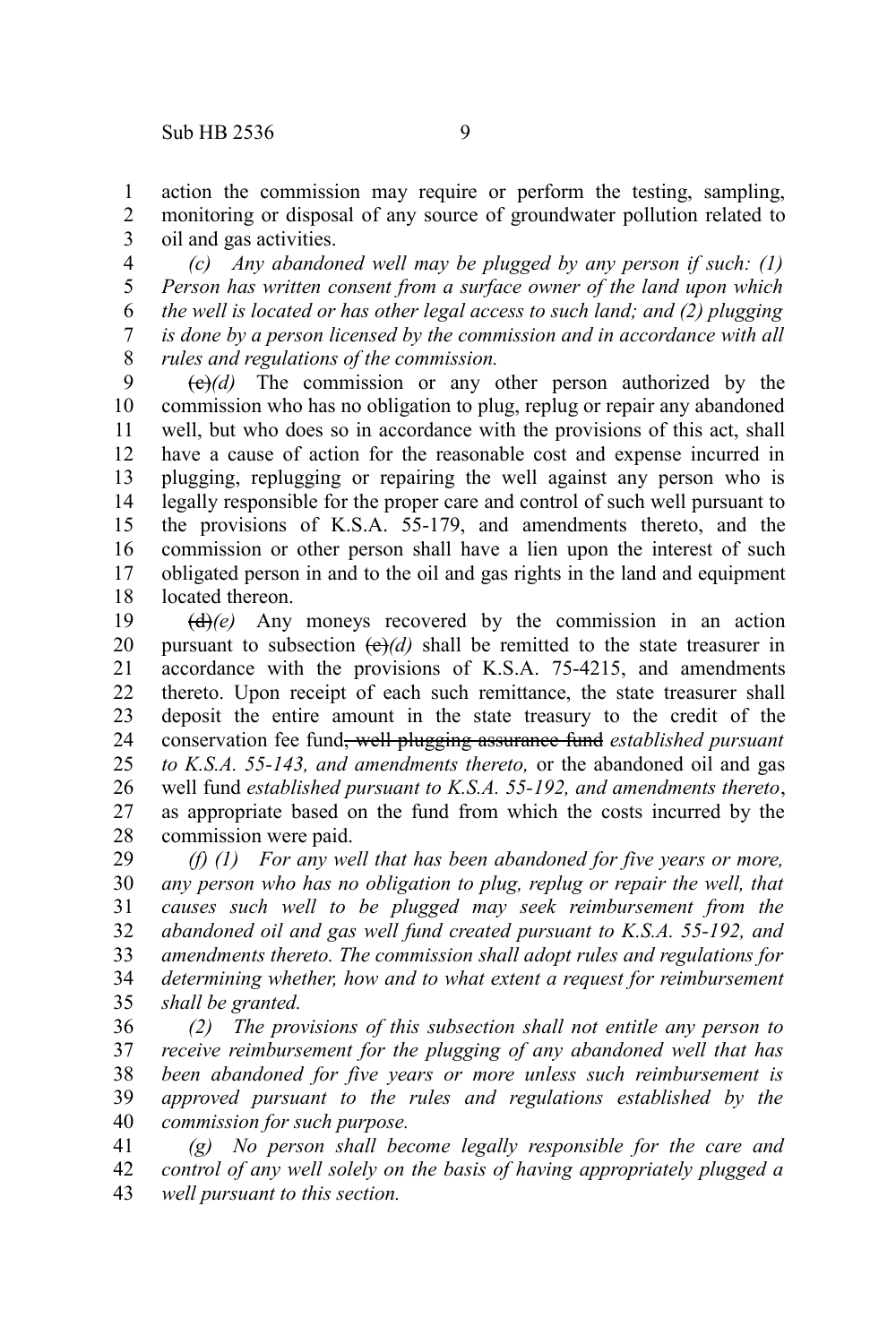*(h) As used in this section, "abandoned well" means a well that is not claimed on an operator's license that is active with the commission and is unplugged, improperly plugged or no longer effectively plugged.* 1 2 3

Sec. 8. K.S.A. 55-192 is hereby amended to read as follows: 55-192. (a) There is hereby established in the state treasury the abandoned oil and gas well fund. 4 5 6

(b) Moneys in the abandoned oil and gas well fund shall be used only for the purpose of paying the costs of: (1) Investigation and remediation of contamination sites; (2) investigation of abandoned wells, and their well sites<del>, drilling of which began before July 1, 1996; and</del> (3) plugging, replugging or repairing abandoned wells, and remediation of the well sites, drilling of which began before July 1, 1996, in accordance with a prioritization schedule adopted by the commission and based on the degree of threat to public health or the environment*; and (4) any reimbursement authorized by the commission pursuant to K.S.A. 55-180, and amendments thereto*. No moneys credited to the fund shall be used to pay administrative expenses of the commission or to pay compensation or other expenses of employing personnel to carry out the duties of the commission. 7 8 9 10 11 12 13 14 15 16 17 18

(c) On or before the  $10<sup>th</sup>$  day of each month, the director of accounts and reports shall transfer from the state general fund to the abandoned oil and gas well fund interest earnings based on: (1) The average daily balance of moneys in the abandoned oil and gas well fund for the preceding month; and (2) the net earnings rate for the pooled money investment portfolio for the preceding month. 19 20 21 22 23 24

(d) All expenditures from the abandoned oil and gas well fund shall be made in accordance with appropriations acts upon warrants of the director of accounts and reports issued pursuant to vouchers approved by the chairperson of the state corporation commission or a person designated by the chairperson. 25 26 27 28 29

*(e) On July 1, 2020: (1) The director of accounts and reports shall transfer all moneys in the well plugging assurance fund established pursuant to K.S.A. 55-166, prior to its repeal, to the abandoned oil and gas well fund; (2) all liabilities of the well plugging assurance fund are hereby transferred to and imposed on the abandoned oil and gas well fund; and (3) the well plugging assurance fund is hereby abolished.* 30 31 32 33 34 35

Sec. 9. K.S.A. 75-3036 is hereby amended to read as follows: 75- 3036. (a) The state general fund is exclusively defined as the fund into which shall be placed all public moneys and revenue coming into the state treasury not specifically authorized by the constitution or by statute to be placed in a separate fund, and not given or paid over to the state treasurer in trust for a particular purpose, which unallocated public moneys and revenue shall constitute the general fund of the state. Moneys received or to be used under constitutional or statutory provisions or under the terms 36 37 38 39 40 41 42 43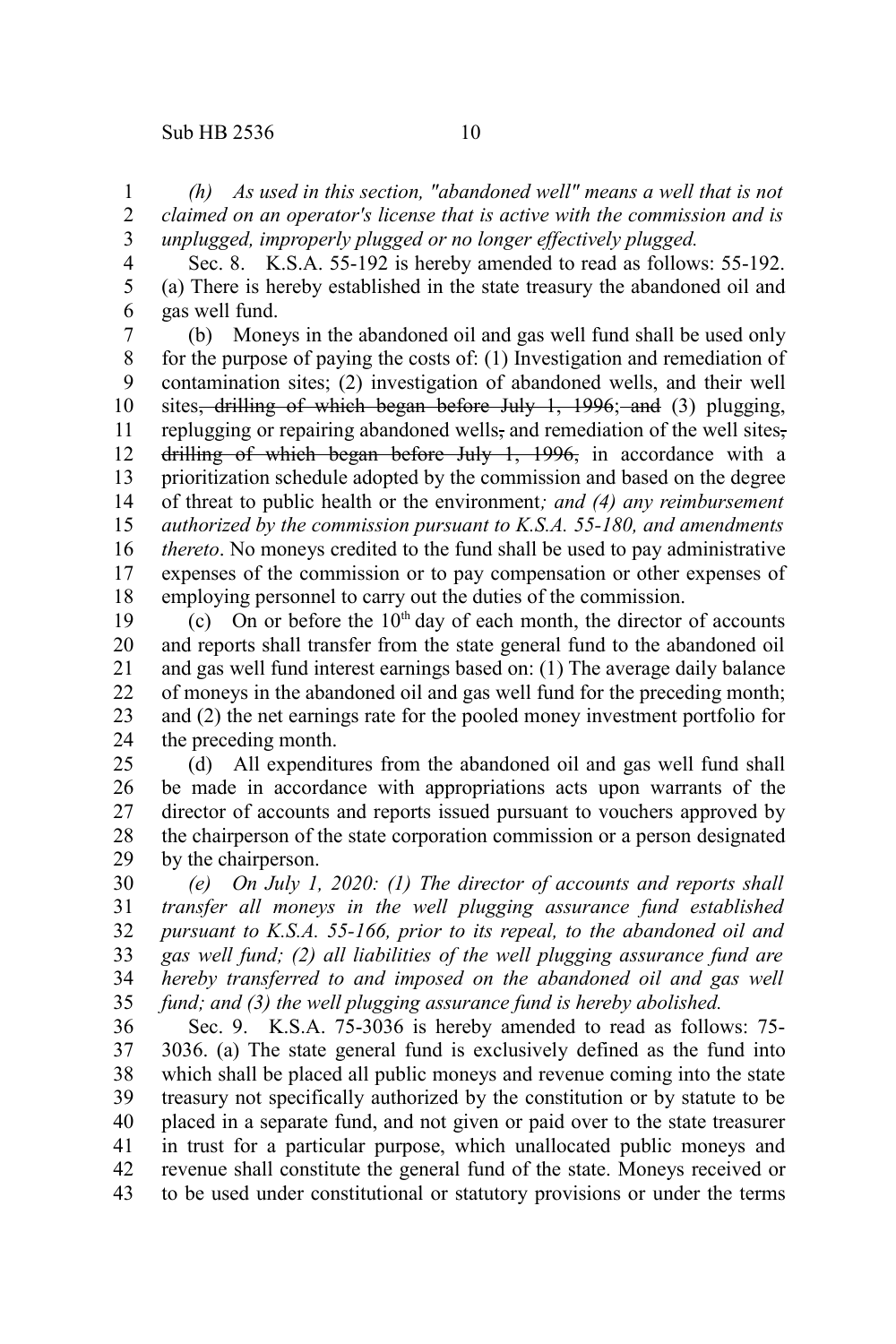of a gift or payment for a particular and specific purpose are to be kept as separate funds and shall not be placed in the general fund or ever become a part of it. 1 2 3

(b) The following funds shall be used for the purposes set forth in the statutes concerning such funds and for no other governmental purposes. It is the intent of the legislature that the following funds and the moneys deposited in such funds shall remain intact and inviolate for the purposes set forth in the statutes concerning such funds: Board of accountancy fee fund, K.S.A. 1-204 and 75-1119b, and amendments thereto, and special litigation reserve fund of the board of accountancy; bank commissioner fee fund, K.S.A. 9-1703, 16a-2-302 and 75-1308, and amendments thereto, bank investigation fund, K.S.A. 9-1111b, and amendments thereto, consumer education settlement fund and litigation expense fund of the state bank commissioner; securities act fee fund and investor education and protection fund, K.S.A. 17-12a601, and amendments thereto, of the office of the securities commissioner of Kansas; credit union fee fund, K.S.A. 17-2236, and amendments thereto, of the state department of credit unions; court reporters fee fund, K.S.A. 20-1a02, and amendments thereto, and bar admission fee fund, K.S.A. 20-1a03, and amendments thereto, of the judicial branch; fire marshal fee fund, K.S.A. 31-133a and 31-134, and amendments thereto, and boiler inspection fee fund, K.S.A. 44-926, and amendments thereto, of the state fire marshal; food service inspection reimbursement fund, K.S.A. 36-512, and amendments thereto, of the Kansas department of agriculture; wage claims assignment fee fund, K.S.A. 44-324, and amendments thereto, and workmen's compensation fee fund, K.S.A. 74-715, and amendments thereto, of the department of labor; veterinary examiners fee fund, K.S.A. 47-820, and amendments thereto, of the state board of veterinary examiners; mined-land reclamation fund, K.S.A. 49-420, and amendments thereto, of the department of health and environment; conservation fee fund and well plugging assurance fund*abandoned oil and gas well fund*, K.S.A. 55-155, 55-176, *55-192,* 55-609, 55-711 and 55-901, and amendments thereto, gas pipeline inspection fee fund, K.S.A. 66-1,155, and amendments thereto, and public service regulation fund, K.S.A. 66-1503, and amendments thereto, of the state corporation commission; land survey fee fund, K.S.A. 58-2011, and amendments thereto, of the state historical society; real estate recovery revolving fund, K.S.A. 58-3074, and amendments thereto, of the Kansas real estate commission; appraiser fee fund, K.S.A. 58-4107, and amendments thereto, and appraisal management companies fee fund of the real estate appraisal board; amygdalin (laetrile) enforcement fee fund, K.S.A. 65-6b10, and amendments thereto; mortuary arts fee fund, K.S.A. 65-1718, and amendments thereto, of the state board of mortuary arts; board of barbering fee fund, K.S.A. 65-1817a, and amendments thereto, of 4 5 6 7 8 9 10 11 12 13 14 15 16 17 18 19 20 21 22 23 24 25 26 27 28 29 30 31 32 33 34 35 36 37 38 39 40 41 42 43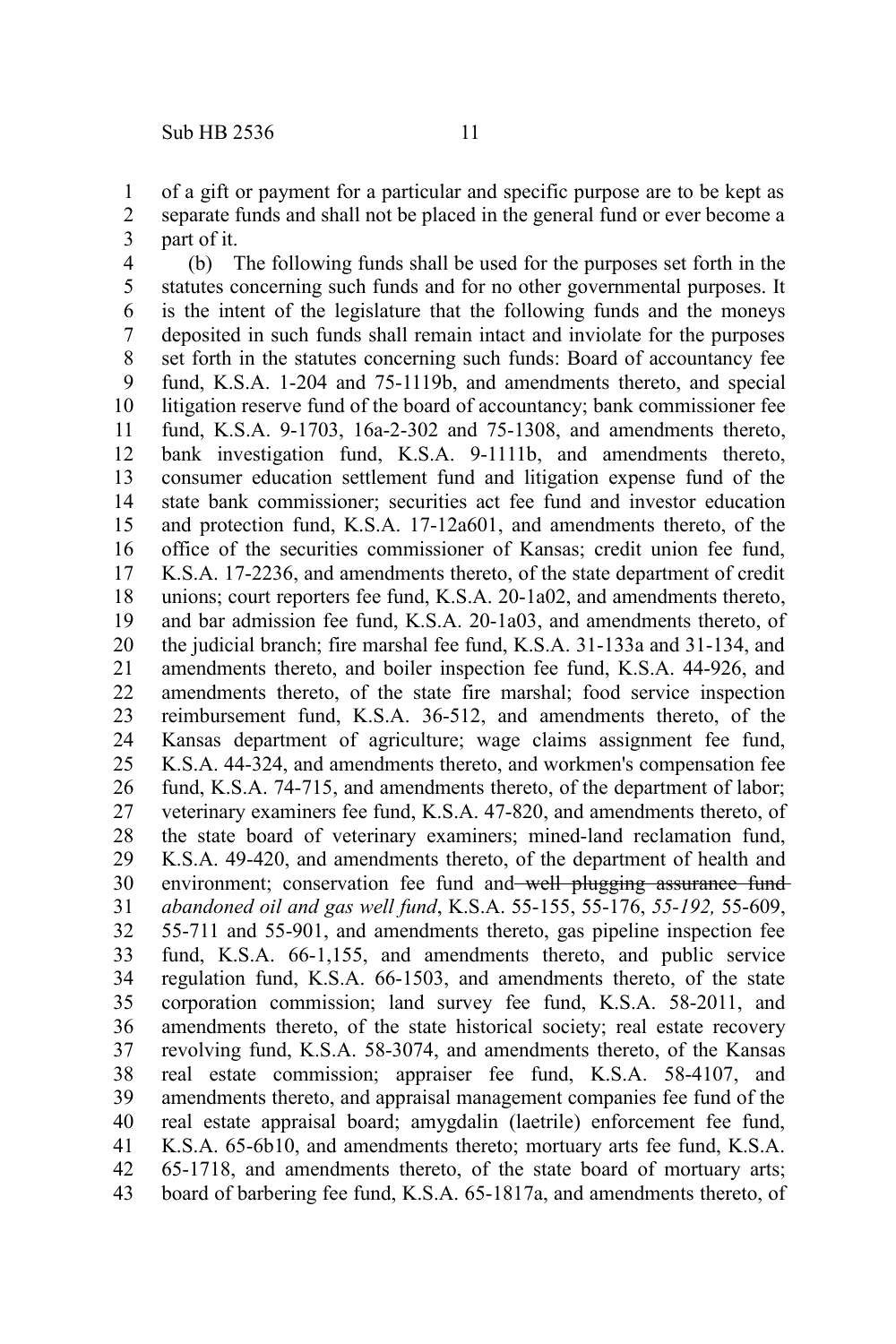the Kansas board of barbering; cosmetology fee fund, K.S.A. 65-1951 and 74-2704, and amendments thereto, of the Kansas state board of cosmetology; healing arts fee fund, K.S.A. 65-2011, 65-2855, 65-2911, 65- 5413, 65-5513, 65-6910, 65-7210 and 65-7309, and amendments thereto, and medical records maintenance trust fund, of the state board of healing arts; other state fees fund, K.S.A. 65-4024b, and amendments thereto, of the Kansas department for aging and disability services; board of nursing fee fund, K.S.A. 74-1108, and amendments thereto, of the board of nursing; dental board fee fund, K.S.A. 74-1405, and amendments thereto, and special litigation reserve fund, of the Kansas dental board; optometry fee fund, K.S.A. 74-1503, and amendments thereto, and optometry litigation fund, of the board of examiners in optometry; state board of pharmacy fee fund, K.S.A. 74-1609, and amendments thereto, and state board of pharmacy litigation fund, of the state board of pharmacy; abstracters' fee fund, K.S.A. 74-3903, and amendments thereto, of the abstracters' board of examiners; athletic fee fund, K.S.A. 74-50,188, and amendments thereto, of the department of commerce; hearing instrument board fee fund, K.S.A. 74-5805, and amendments thereto, and hearing instrument litigation fund of the Kansas board of examiners in fitting and dispensing of hearing instruments; commission on disability concerns fee fund, K.S.A. 74-6708, and amendments thereto, of the governor's department; technical professions fee fund, K.S.A. 74-7009, and amendments thereto, and special litigation reserve fund of the state board of technical professions; behavioral sciences regulatory board fee fund, K.S.A. 74-7506, and amendments thereto, of the behavioral sciences regulatory board; governmental ethics commission fee fund, K.S.A. 25- 4119e, and amendments thereto, of the governmental ethics commission; emergency medical services board operating fund, K.S.A. 75-1514, and amendments thereto, of the emergency medical services board; fire service training program fund, K.S.A. 75-1514, and amendments thereto, of the university of Kansas; uniform commercial code fee fund, K.S.A. 75-448, and amendments thereto, of the secretary of state; prairie spirit rails-totrails fee fund of the Kansas department of wildlife, parks and tourism; water marketing fund, K.S.A. 82a-1315c, and amendments thereto, of the Kansas water office; insurance department service regulation fund, K.S.A. 40-112, and amendments thereto, of the insurance department; state fair special cash fund, K.S.A. 2-220, and amendments thereto, of the state fair board; scrap metal theft reduction fee fund, K.S.A. 2019 Supp. 50-6,109a, and amendments thereto; and any other fund in which fees are deposited for licensing, regulating or certifying a person, profession, commodity or product. 1 2 3 4 5 6 7 8 9 10 11 12 13 14 15 16 17 18 19 20 21 22 23 24 25 26 27 28 29 30 31 32 33 34 35 36 37 38 39 40 41

(c) If moneys received pursuant to statutory provisions for a specific purpose by a fee agency are proposed to be transferred to the state general 42 43